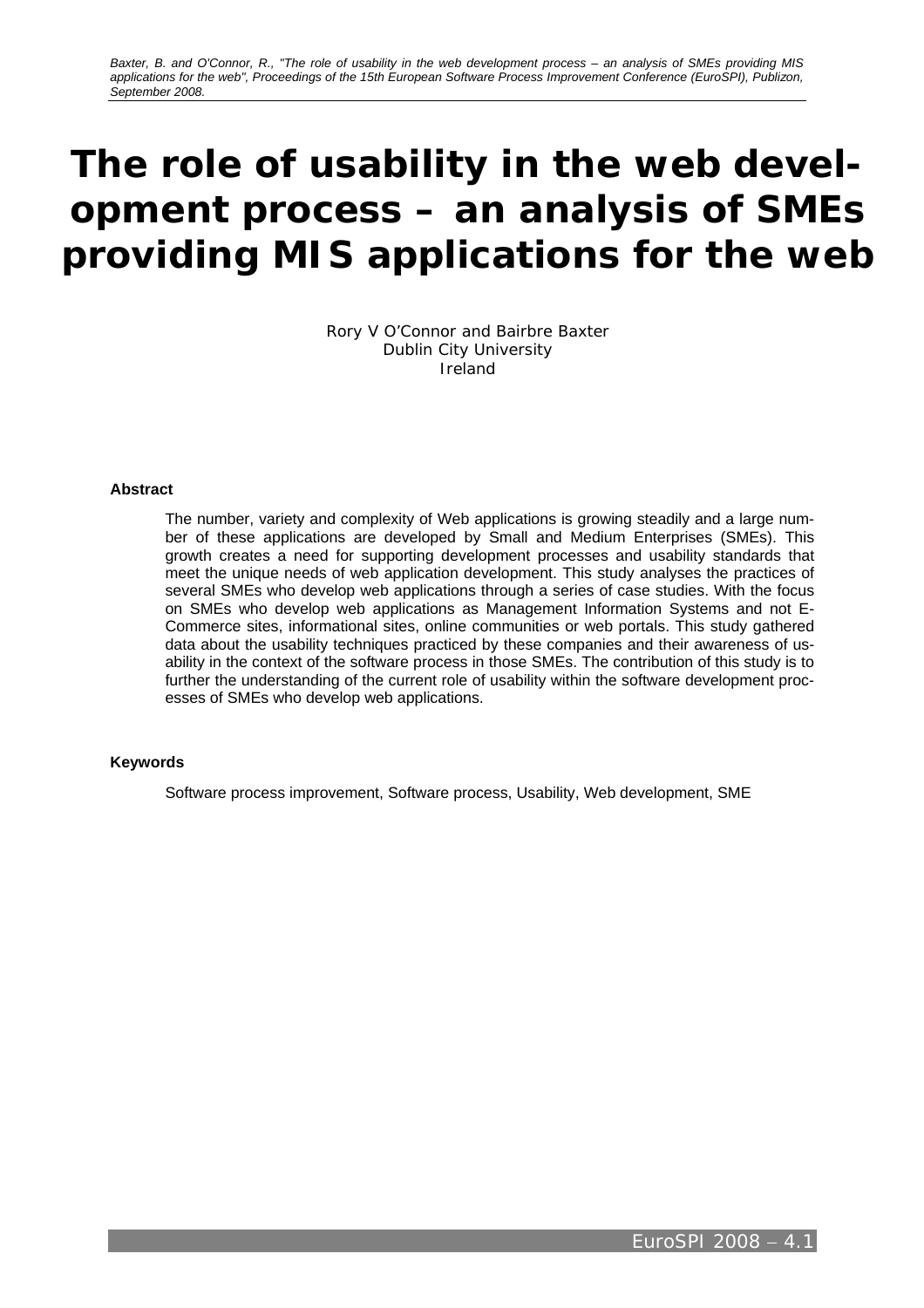## *1 Introduction*

Since the introduction of the Internet, web applications have moved beyond information sharing to a point where most traditional standalone applications have a web-enabled version [1]. Today the term web applications represent anything from information portals to online communities. This study focuses on web applications as Management Information Systems (MIS) accessed via a web browser with a central database backend. It focuses on the following definition of a web application proposed by [2]: "*These new web applications blend navigation and browsing capabilities, common to hypermedia, with 'classical' operations (or transactions), common to traditional information systems*". This study does not consider in its scope E-Commerce sites, informational sites, online communities or web portals.

With the growth of the software industry, many development process models have emerged, such as the waterfall, iterative and agile models. Companies are also placing an increasing emphasis on the importance of compliance with standards such as ISO 9001 or the use of best practice models such as the Capability Maturity Model Integration (CMMI). But despite the number and variety of models and frameworks, there is evidence that SMEs find it difficult to adhere fully to any one model or set of standards [3].

Recently there has been a call for new development process models that address the unique requirements of web application development [4]. Such requirements include a short development lifecycle and a shorter shelf life of new functionality. They must also keep pace with the rapidly changing technology on which they rely. There are general guidelines available on what a web application process should incorporate. Suggestions include combining the activities of traditional models with those of hypermedia design models [5]. Alternatively, an incremental process is recommended, incorporating activities that address the needs of web application development [6]. Despite these guidelines, there is evidence that most web development is still largely ad-hoc and researchers liken it to the early days of traditional software development [7, 8]

## **1.1 Research Aims and Objectives**

This study examines SMEs understanding of usability, what usability techniques they currently practice and how well they believe usability is represented in their development process. It analyses the software development process SMEs claim to use and looks at whether the process is actually followed in a typical project. By comparing results across several case study companies, this study investigates whether common issues and attitudes exist and how their practices compare to software development models and usability standards. By investigating the typical development process and what usability techniques are being used, the aim of this study is to set the groundwork for further investigation into whether SMEs find it difficult to follow software development process models and UCD models when developing web applications. Accordingly, the objectives of this study are to:

- Explore the software development processes in practice by SMEs who develop web applications.
- Investigate the SMEs understanding of usability and assess their level of commitment to it within the development process.
- Investigate the gap between the development processes practiced by SMEs developing web applications and the proposed software development process models, standards and best practices.
- Investigate the gap between usability awareness and practices among SMEs and usability standards and UCD guidelines.
- Gain an understanding of why SMEs do, or do not, integrate usability into their web development process.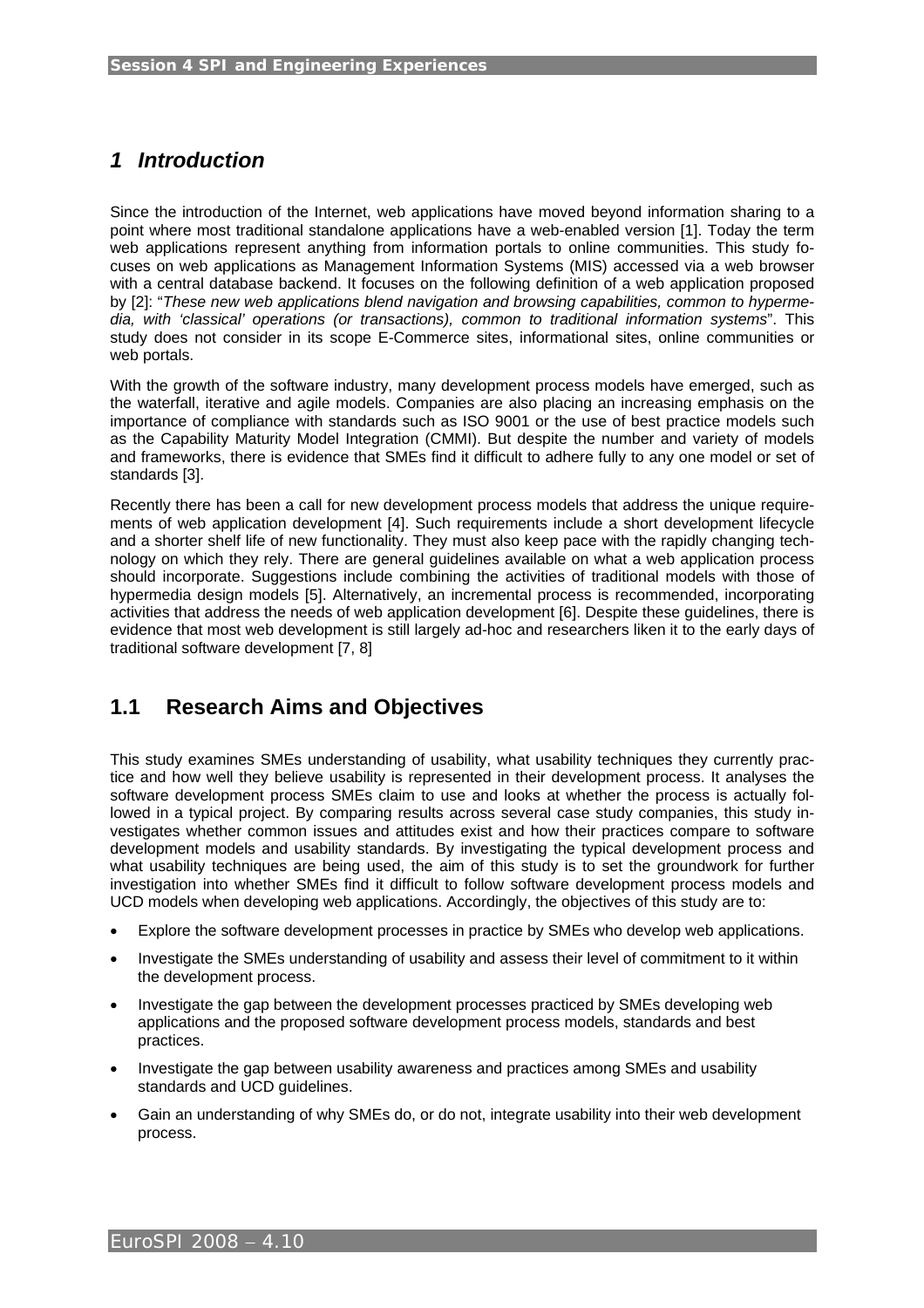## *2 Usability and Web Development Processes*

Although usability is gaining widespread recognition, confusion exists as to what is meant by the term usability [9]. For some it focuses on the User Interface, dealing with issues such as user of colour, pleasing layout and consistent terminology. For others it deals with the software's overall structure, how productively it allows the user to complete their tasks and how easy it is to learn [10]. This study adopts the definitions put forward by the ISO (ISO 9241-11) which defines usability as: "*the extent to which a product can be used by specified users to achieve specified goals with effectiveness, efficiency, and satisfaction in a specified context of use*".

The process by which one achieves good usability in a product is known as User-Centred Design (UCD). This is also referred to as usability engineering or human-centred design. Many UCD design models put forward and all contain the key element of involving the user in all stages of the development process [11]. This is in contrast to a traditional software development process, which only involves the user in specific stages of the lifecycle, such as requirements analysis and acceptance testing.

Studies have shown that user-centred design techniques are still underused among development teams [12] and most usability issues are only detected during testing and after deployment [13, 14]. Of those practicing UCD, one investigation revealed that the majority of methods in practice were informal, low-cost user-centered design methods. The most commonly used methods were iterative design, usability evaluation, task analysis, informal expert review, and field studies [15]. Obstacles given for not implementing UCD techniques include a lack of awareness of usability across the company, lack of usability experience, poor management support and marketing pressures [16]. Another reason given is the fact that UCD techniques are developed in isolation from the software engineering community and real company environments and thus do not take into account how well they will work in terms of team buy-in, and resources [17].

## **2.1 Web Development Processes**

Many current software development models have been criticized as not meeting the unique requirements of web application development [7, 4] and accordingly there is a need to develop new models that address the needs of web application development [4]. The absence of a well-defined model for web applications has been explained by two causes. Firstly, the scope of how a web application is defined varies greatly. Secondly, the web's legacy is as an information platform rather than an application platform [8].

There are some general guidelines available on creating a development process for web applications. [5] suggests combining the activities of traditional lifecycles with those suggested for hypermedia. [6] suggests an evolutionary, or incremental, process which addresses the needs of web application development through the following activities: formulation, planning, analysis, modelling, page generation, testing and customer evaluation. Finally, many agree that regardless of the type of application being developed, the basic principles of software engineering should always apply. Good design, solid testing and change control should all be used as they are historically proven to work. [18, 6].

# **2.2 Role of Usability in Web Development Process**

Web application usability goes beyond interface design and interaction issues specific to web pages. This study has found that research on usability standards for the web focuses almost exclusively on web sites and there is a lack of usability standards for web applications and developers admit to defining standards as they go. They also express confusion as to what standards they should conform to, those for web sites or traditional applications [19]. In the absence of clear recommendations, this study looks at how web applications share characteristics of both traditional applications and web sites.

Web application front ends are accessed via a browser, just as web sites are. As far as usability for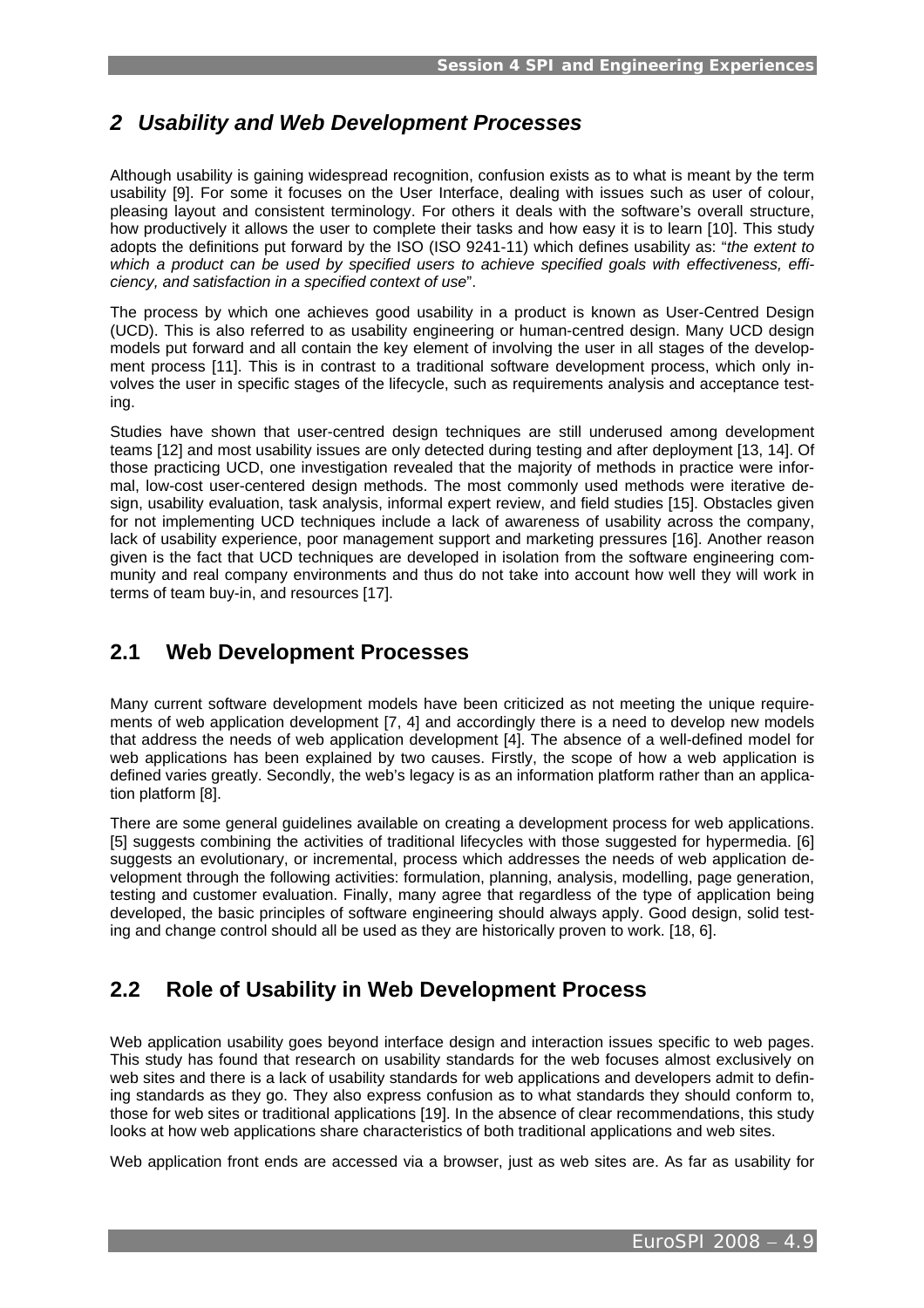the user interface is concerned, web applications can borrow from guidelines common to web sites. Web applications share other usability issues with web sites, such as: download times, browser preferences and access via different devices, such as PDAs [11]. On the other hand, web applications may differ from web sites when it comes to the importance of learnability. Learnability may be less critical in web applications compared to web sites as they are likely to be accessed on a more frequent basis. There is also a greater chance that some degree of training or documentation is available for web applications compared to informational web sites [20].

There is little evidence available on the level of usability being delivered in real web applications today and how today's end users feel about usability standards. This may be put down to the reluctance of companies to allow such information to become public. But usability concerns for web sites focus on the UI and interaction issues dealing with information, such as searching.

## *3 Case Studies*

The case studies were restricted to companies who develop web applications. The definition of web applications presented in section 1 has formed the basis for selecting suitable companies. It was not limited to any genre of web application or to a geographical area. It was also considered immaterial if a company also developed traditional applications as long as a significant portion of development efforts focused on web application development. The primary source for identifying case studies was through the researchers contacts, with possible companies being assessed Through this process, five suitable case studies participants were identified, as listed in Table 1. Appropriate interviewees were then selected within these organizations. The interviewees were all IT staff who were directly involved in web application development with the company. The job titles of those interviewed included Web Development Manager, Product Manager and Software Development Manager among others.

| Company | <b>No. Developers</b> | <b>Market Sector</b>      | Interviewee(s)                          |
|---------|-----------------------|---------------------------|-----------------------------------------|
|         | 20                    | <b>GIS Systems</b>        | Senior Developer & Interaction Designer |
| B       | 20                    | Finance                   | <b>Technical Architect</b>              |
| U       |                       | Education                 | Development Manager                     |
|         | 36                    | <b>Emergency Response</b> | IT Manager                              |
|         | 15                    | Education                 | <b>Project Manager</b>                  |

#### **Table 1: Case Study Companies**

An interview guide was prepared for use in the semi-structured interviews which comprised both factual questions and open-ended questions designed to explore the interviewee's attitudes and opinions. It was designed to be semi-structured based on the assumption that additional questions would be asked depending on the direction in which the answers went. The guide was deigned so that each interview would be completed within an hour, in order to ensure that interviewees would not lose focus. The five main topic area covered by the interview guide were:

- General background information about the company and its business sector.
- The organization's software development process and its practice.
- The organization's understanding and awareness of usability.
- Usability Practices: Usability activities within the development process.
- The interviewee's opinion of usability in relation to the company's products.

Detailed notes were taken during each interview and any additional questions that were asked were also noted. Each interview was also recorded on tape. After each interview, the tape recordings were transcribed and the interview notes were reviewed and documented. This material was then used as the basis for within-case analysis. The researchers looked for interesting findings or contradictory answers and wrote a summary of observations for each case. All five interviews took place over a twomonth period. After all of the interviews had been completed, the researchers began within-case analysis. After the within-case analysis was complete, cross-case analysis was carried out,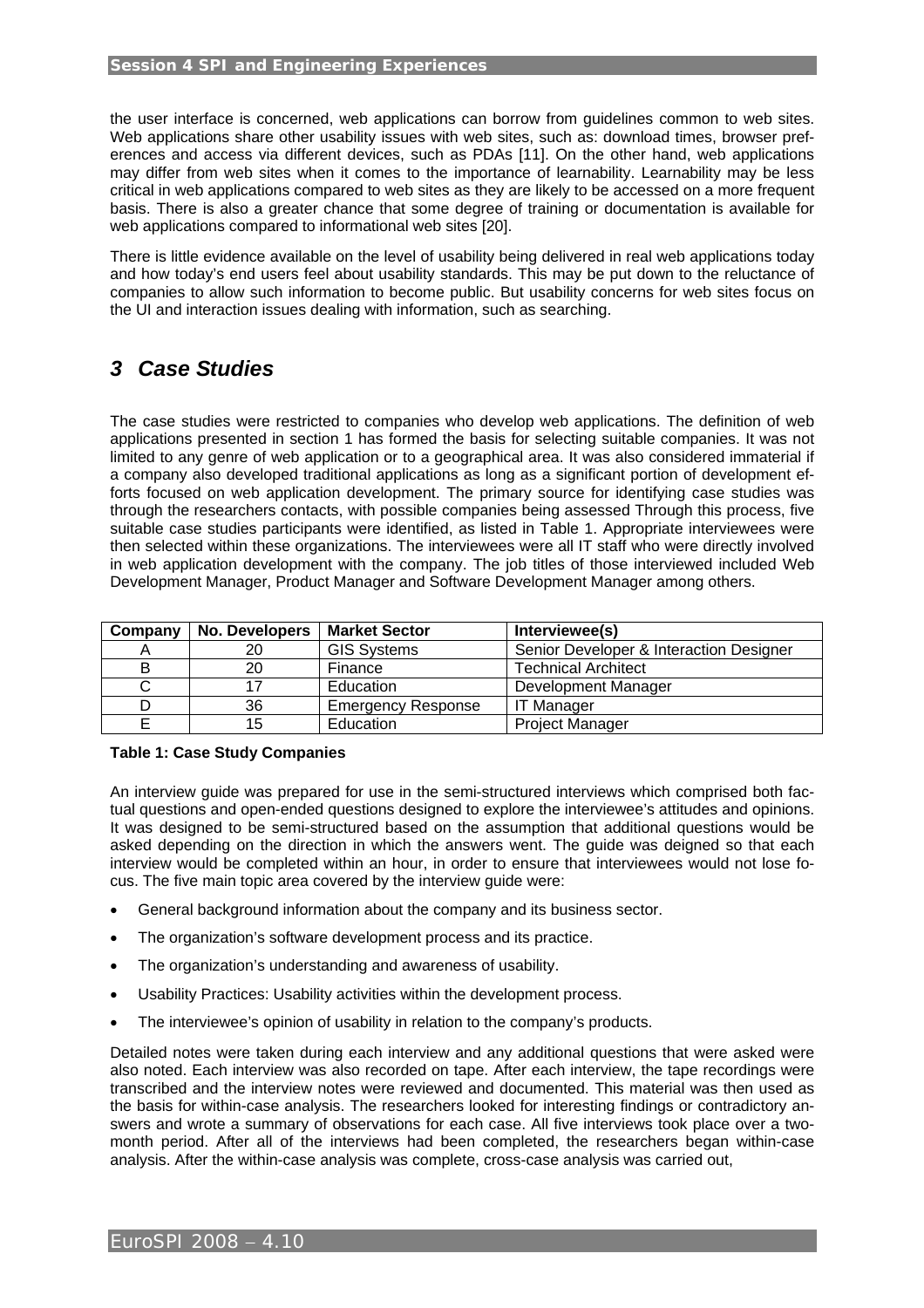# *4 Analysis*

This section presents the cross-case analysis of the data collected during the case study interviews. It examines the findings of the interviews under the areas of Software Process, Usability Awareness, Usability Practices and Product Usability. Firstly, it looks at the software practices followed by the case study companies and compares them to recommended practices as discussed in the literature and whether they have adopted suggested practices for web application development. It then discusses the awareness of usability and investigate usability practices of the case study companies and examines the gap between their practices and suggested usability design techniques. Lastly, it discusses the opinions of the interviewees about the usability of their products and examines the lack of evidence available on the level of usability of today's web applications.

## **4.1 Software Process**

Of the five case studies, two companies use RUP as their development method, one uses an Agile approach and the other two use an internally-developed process based on a waterfall style model. Only the two companies using RUP had a fully documented process. The company using an Agile approach had a partially documented process and the two companies using an internally-developed process had not documented it at all. Analysis of the development process revealed that all five companies were knowledgeable and clear in describing the steps that they follow, regardless of whether it was documented or not. All but one of the companies believed the process was being followed in all projects. However, four out of five companies also cited deviations from the process.

 An interesting finding was that three of the companies had recently undergone significant improvements to their processes. One company had hired a project manager with the responsibility of establishing a more structured, repeatable development process. Another set up a new test team and formalized the build process. It was evident that these companies were moving in the right direction while still being aware that they had more improvements to make.

#### *4.1.1 Gap in Software Process*

None of the companies were following any of the available development models without having customised it to their needs. When describing their development process, all five companies reported having a Requirements Analysis phase at the beginning of the lifecycle. Much of the literature cites poor requirements as the cause of many subsequent problems in the software. But [21] believe that in web projects, clients do not have a clear enough understanding of their requirements at the beginning of a project for existing software processes to be effective. They believe that web development companies should adopt an iterative approach that incorporates client-developer interaction and that assesses partial designs in order to clarify the client's requirements. Although only one company cited poor Requirements Analysis as a problem in their process, there appears to be a lack of awareness that a key advantage of the iterative design process is its ability to involve the end user early in the product lifecycle. Of the three companies following an iterative process, only two delivered interim software builds to the client. But both of these companies described the client as a distinct entity to the end user of the system. Delivery of the builds appeared to be more to meet the contract deliverable rather than a design tool.

The literature suggested that web application development can be likened to the early days of traditional software development, when applications were mostly being developed in an ad-hoc manner. But this study has revealed that all five case studies have a defined development process. Although the process may not have been documented in two cases, all of the companies were able to clearly describe the steps involved in their process and believed it to be a clearly-defined, repeatable process. They were also able to acknowledge deviations from the defined process. These findings suggest that although there appears to be a need for a process suitable to small companies developing web applications, practices are more formal than anecdotal evidence suggests.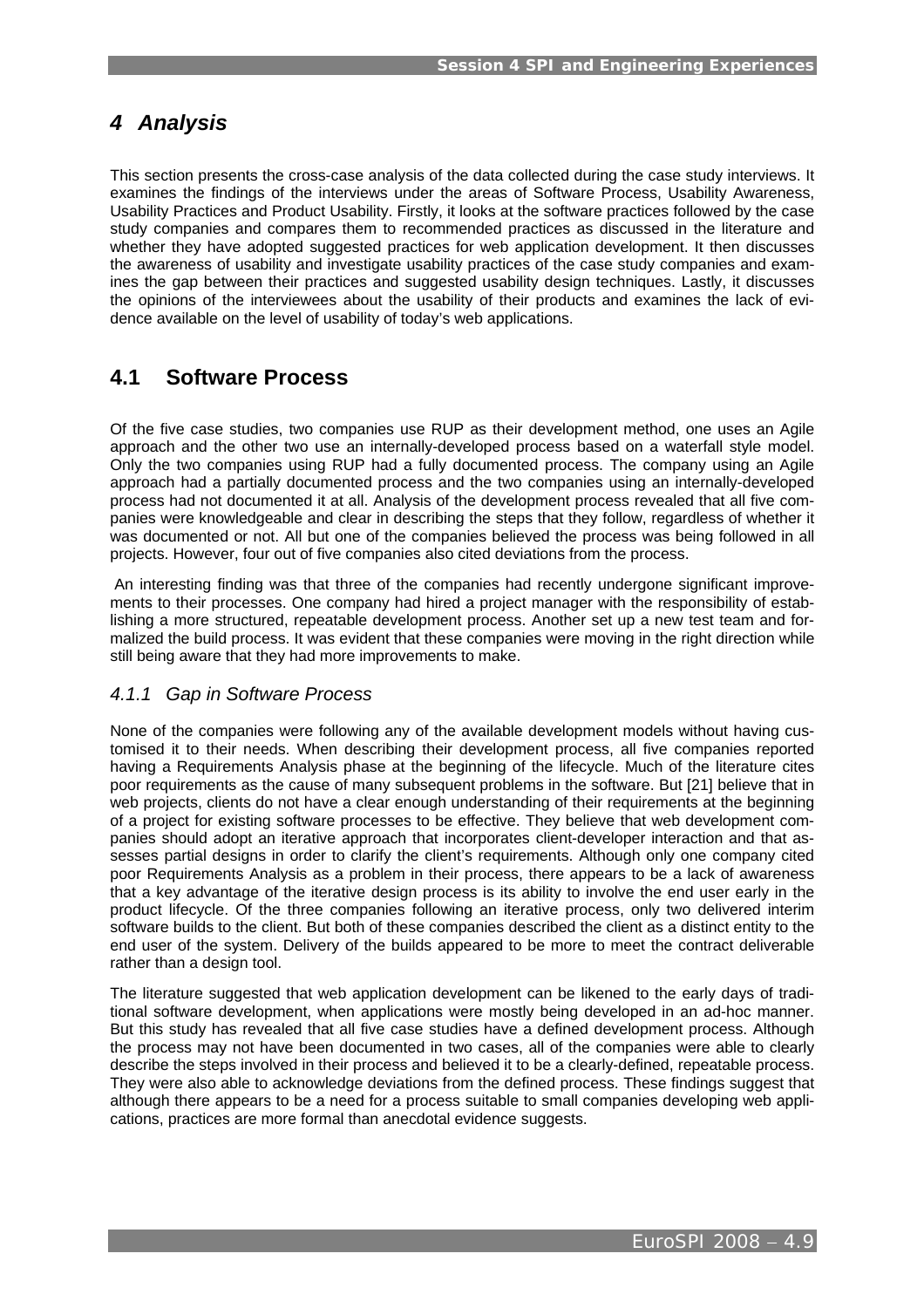## **4.2 Usability Awareness**

All of the companies had very little awareness of usability standards, with only one company having a good knowledge of usability. Most of the companies believed usability was well represented in their development process and that usability awareness was good throughout the company. It emerged that two companies had a limited understanding of usability awareness, citing look and feel as the primary element. The other three companies had a deeper understanding, describing usability as the need to support the user tasks. An interesting finding was that those companies that showed a deeper understanding of usability were also the ones doing business on a tender basis. It is possible that in order to win tenders, companies must ensure that they respond to the client's needs. It is also possible that during the development process, the client has much deeper involvement compared to those companies who are selling their application on an off-the-shelf basis.

Analysis of users needs showed that the most commonly reported need was intuitive use. Two companies remarked that having to do as few clicks as possible was important for their users, while another phrased this as fast use. Other needs cited were easy navigation, quality of information and responsiveness. One company observed that their users simply like what they are used to. This is an interesting challenge when developing web applications because it is possible that users are used to desktop applications but have less experience with web applications. This is reflected in the fact that one company said that their biggest challenge was delivering more and more complex functionality via the web and still trying to maintain a high level of usability. The challenge is to develop a web application that delivers a high level of ease of use and learnability so that it becomes irrelevant to users that they achieve their goal in a slightly different way to before. The researchers also believes that novice users may benefit greatly from education from the development company on the advantages the web brings before assuming that the client wants a mirror image of the desktop application functionality.

Only one company reported that awareness of the user needs and their IT skills was poor. They acknowledged that this was reflected in the fact that they were still delivering new functionality with poor usability. Most of the companies felt that awareness among staff of the client needs grows with the experience of working on a project and through good requirement specifications.

#### *4.2.1 Gap in Usability Awareness*

Analysis of how the interviewees defined usability supports the evidence that confusion still exists as to what is meant by usability. For some usability refers to the UI and for others it means how productively the system allows users to complete their task. Two companies defined usability in terms of the UI and the other three defined it in terms of supporting the user's task. It is encouraging that three companies defined usability as the extent to which it supported the user tasks. But only one company mentioned efficiency as an element of usability. This is particularly interesting in terms of web applications because efficiency has been cited as one of the most important aspects of usability for the web. Also, none of the companies remarked on effectiveness or satisfaction as key elements of usability-Most of the companies have reached an understanding that a system should enable a user to reach his goal but they lack the awareness of the fact that it should enable them to do so in as productive and pleasing a manner possible.

Rather than dismissing those who defined usability primarily in terms of look and feel as having a poor understanding of usability, it is worth looking at the fact that most of the companies did not mention look and feel at all. Although industry definitions make it clear that usability is much more about the look of a product, [5] cites the 'degree of visual quality' as a key element of usability for web applications. This finding supports the observations by [19] who noted that developers are confused about whether they should conform to web site or traditional application standards. It is encouraging that three of the companies described usability in terms of reaching user goals but the importance of look and feel for web applications cannot be dismissed. This raises the need for a clearer definition of usability for web applications, one that embraces the need to support the user goals yet recognizes the visual elements web applications share with web sites.

Analysis of how the companies described the usability needs of their user shows a contradiction with their definitions of usability. For example, when describing their understanding of usability, no companies mentioned efficiency or productive use. But when discussing the needs of their user, two cited the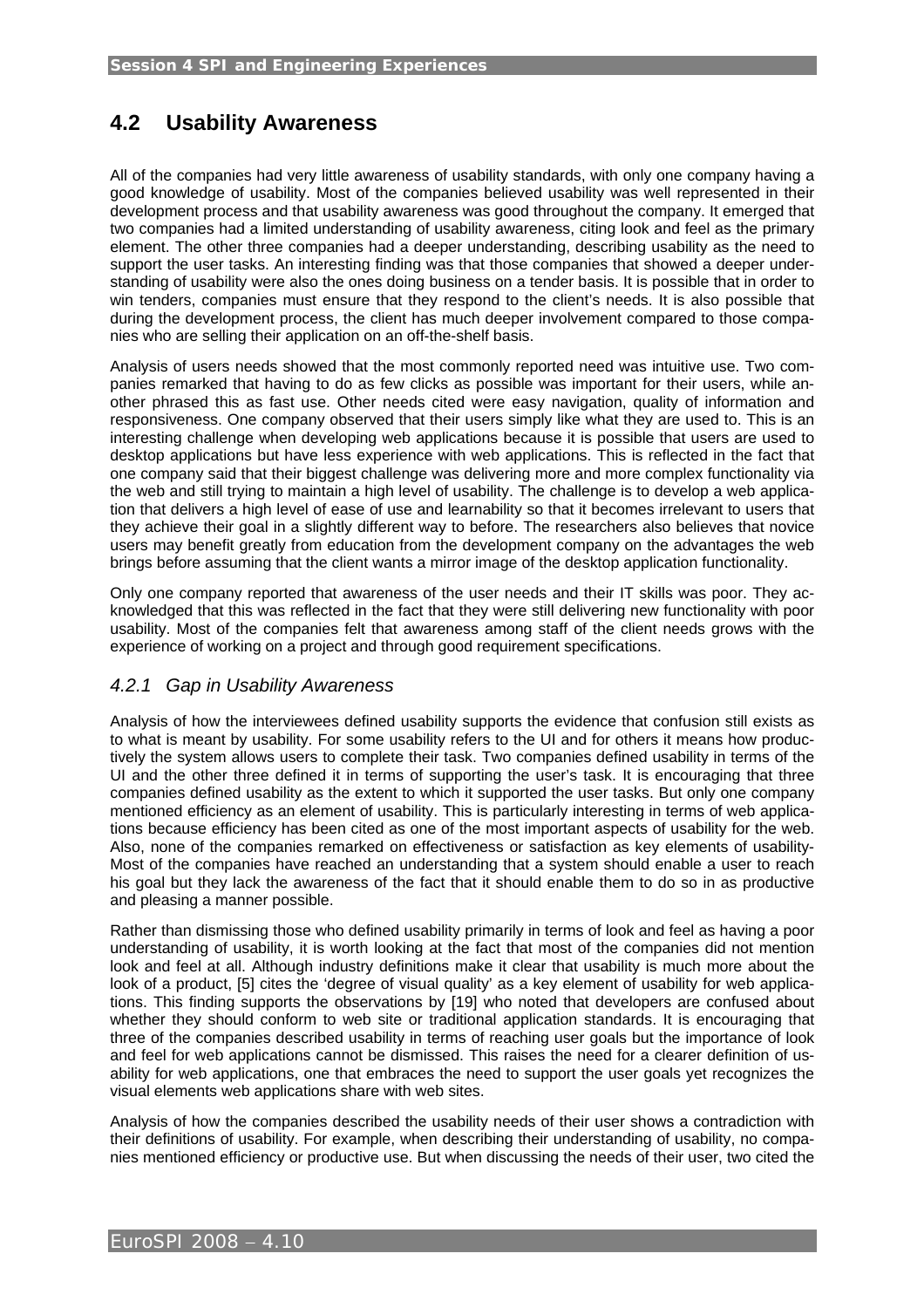most important element as efficient use of the product. Another example is that although two companies defined usability in terms of look and feel, none regarded it as a usability need for their users. Yet most companies recognised it as a key element in attracting new customers. The most common usability needs cited centred around ease of use, although it was described in different ways. One company described it as learnability, another as ease of use and two as intuitiveness. This is interesting when compared to claims by [20] who suggested that learnability is not as important in web applications compared to web sites because the user would be more likely to have undergone training or have documentation available.

## **4.3 Usability Practices**

Only two of the five companies had internal staff dedicated to usability design practices and one of these was a part-time employee working from home. A third company used external consultants to conduct usability evaluations of their product during its initial development. Three of the five companies gathered usability requirements as part of requirements analysis. In two of these companies, they do not explicitly refer to them as usability requirements, rather they were gathered as part of the general task requirements for the user. These were the same companies that defined usability in terms of supporting the user's tasks. It is difficult to see how the user can explicitly provide all of their usability requirements without ever referring to them as such.

In terms of the overall product design, three of the companies had a formally-established software design team in place and the other two had lead architects responsible for product design. They were responsible for the overall vision and direction of the product. It is of concern that there was no mention of usability being represented at this level of design. It appears that usability tasks are being practiced at grassroots level and are of less concern during the high level design of products. This suggests that usability is not a concern at the upper management level yet management support is critical for it to grow in importance. Although all five companies considered themselves to be offering a good level of usability, only one of the four companies had a management-driven approach to practicing usability techniques.

Two of the five companies claimed to do usability testing, with one reporting that that this was done as part of Acceptance Testing. The researchers believes that there is a lack of understanding as to what usability testing is and it is confused with User Acceptance Testing. Two companies required that the client must sign off on the product based on acceptance testing. This is a positive step although not an efficient means in catching usability issues at the end of the project lifecycle.

#### *4.3.1 Gap in Usability Practices*

When asked who was responsible for usability in the end product, two companies cited the client. This is interesting considering the fact that these companies never explicitly discuss usability with the client, so it is difficult to see to what degree they are responsible. Although all companies demonstrated a degree of collaboration with the client during Requirements Analysis, only one company sought approval from the client on the final set of requirements. The most interesting observation was that none of the companies openly discussed usability requirements with their clients but incorporated it into the task requirements. This suggests that companies expect their clients to be able to represent their usability needs without having explicitly referred to usability.

The lack of UCD practices was apparent across all of the case studies, regardless of whether they developed bespoke applications or software for sale to multiple customers. The findings revealed that the three companies developing bespoke software were the only ones who claimed to gather usability requirements. However, the evidence on overall usability practices in this sample size did not suggest that the nature of applications being developed had any bearing on the level of UCD techniques being practiced.

Analysis of the development process has shown that three of the companies are following an iterative process, which is encouraged by UCD experts as a critical factor in ensuring good usability in the end product. But during their iterative design phase, only two companies provide early prototypes to the clients for analysis. Evidence shows that finding usability issues at the end of a project life cycle is the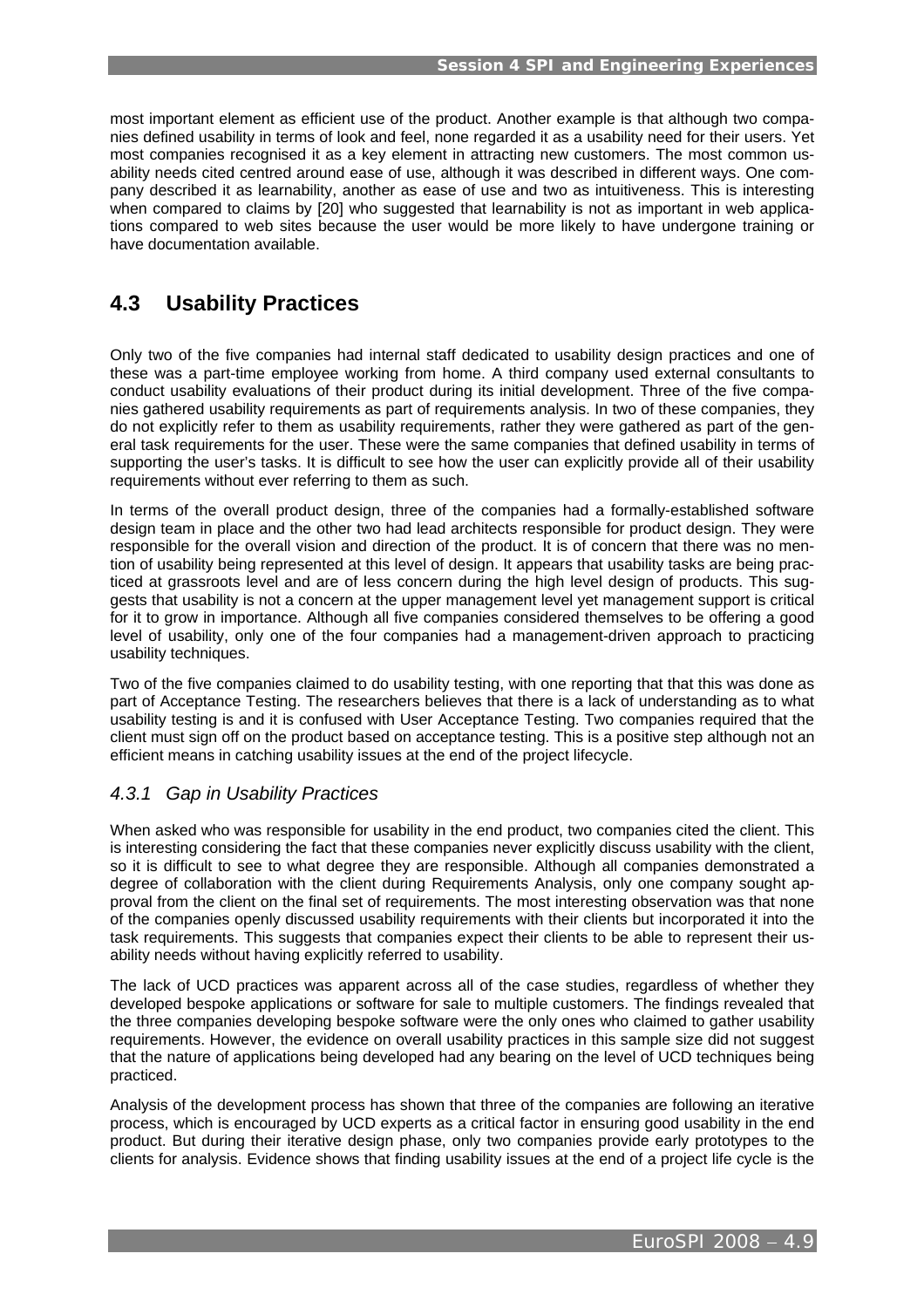most inefficient way to resolve them. For this reason, it is worrying that most of the companies are not involving their users from the early stages of the design process. It appears that between Requirements Analysis and Acceptance Testing, there is very little interaction between the client and the development team.

It should also be noted that there was almost no distinction in any company between client and end user. One company noted that the client might review the requirements despite the fact that they are not necessarily knowledgeable about the end user's needs. It was clear that these companies recognised the fact that they had to please the client first and foremost. But this assumes that the client will represent the end users needs and if the end user is not happy with the end product, it is unlikely that the client will take responsibility.

The evidence suggests that meeting usability needs is considered by companies to be a part of good functional and U.I design, rather than a set of independent tasks. These companies have not adopted specific usability techniques in their development process. This supports the evidence that UCD techniques as criticized as unsuitable due to the fact that they were developed outside the field of software development. Despite not using usability techniques, most of these companies demonstrated a belief that they are supporting the usability needs of the user through good task analysis. [21] believe that web-based applications place increased emphasis on user interactions. It suggests that the nature of web applications means that there is already more focus on the user experience compared to developing traditional applications.

## **4.4 Product Usability**

All of the companies believed that usability was very important for attracting new customers. They unanimously claimed that the usability of their product was very good. However, it was outside the scope of this study to examine the usability of the products developed by the case study companies. For this reason, it was not possible to verify the claims made by the interviewees about the usability of their products. All five companies claimed that the usability of their product was better than the competition, another claim which could not be verified without assessing the usability of their products and their competitor's products.

#### *4.4.1 Gap in Product Usability*

This study found no evidence on the level of usability being delivered in web applications today. This has been justified by the fact that companies would naturally be reluctant to reveal negative feedback about their web applications. Accordingly, it was not possible to compare the opinions about the usability other companies products with those of the case study companies. As previously stated, this study also did not review the usability of the products developed by the case study companies as it was considered outside its scope. For this reason, it was not possible to compare the usability of the case studies products against those of other companies.

# *5 Discussion*

The cross-case analysis has revealed differences between current practices among SMEs and industry standards for software development processes and usability practices. The key gaps between these standards and current practices are outlined below:

- SMEs are not using a development process designed to meet the specific needs of web application development.
- There is little use of UCD techniques in the development process:
	- o Usability requirements are not gathered independently.
	- o No formal usability testing.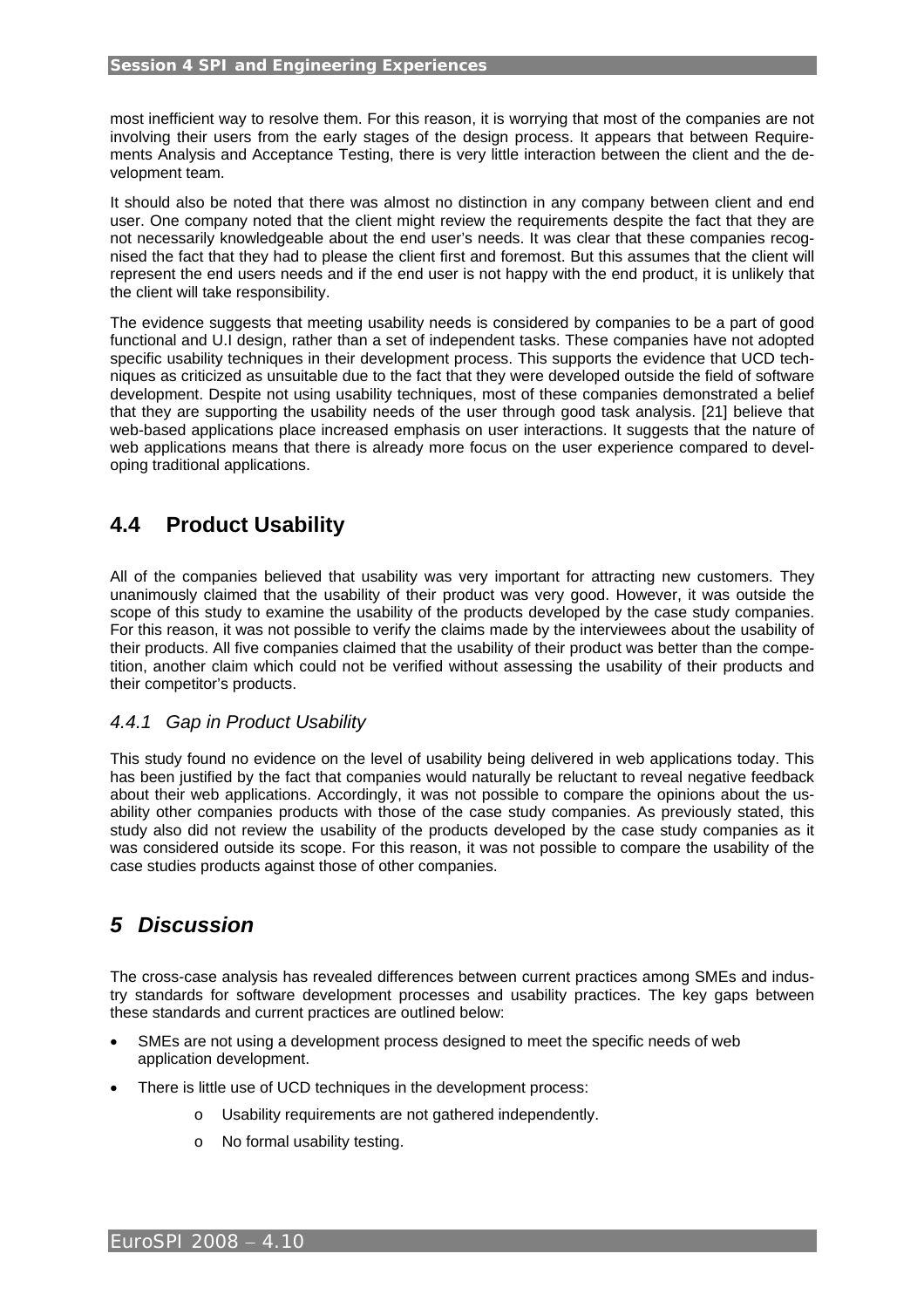- o No involvement of end user in design process.
- o Little practice of usability evaluations.
- The SMEs definition of usability is limited and inconsistent.
- There is a need for a definition of usability specifically for web applications.
- Uptake of, and interest in, best practice frameworks is poor.
- There is a need for open discussion with clients and end users on usability requirements.
- There is little awareness of usability standards and they are considered too vague to implement in real projects.
- Few staff members with UCD experience.

Other findings of less critical importance were:

- The definitions of usability made no provision for 'quality in use', such as satisfaction or efficiency.
- No usability representation during high level design of products.
- Descriptions of usability contradicted their awareness of the end user's usability needs.
- Regardless of the process model, interviewees demonstrated a good understanding of their process and acknowledged deviations.
- SMEs were positive in the direction they were taking through recent efforts to improve their process.

#### **5.1 Conclusions**

The findings show interesting similarities with our background literature review, which revealed that there were no proven process models available that met the specific needs of web development. This study showed that none of the companies were using a development process designed specifically for web application development. It also supported evidence that the use of best practice frameworks has been particularly slow among SMEs.

The literature also suggested that the practice of UCD techniques was slow, which was corroborated with the evidence from these case studies. The findings also uphold suggestions that web developers are confused about how to implement usability. Analysis of the interviews showed that the definitions of usability were inconsistent and that there is still is a need for a definition of usability specifically for web applications. There was also very little awareness of usability standards. Also of concern is the lack of involvement of end users in the development process.

There were positive findings in that the companies were demonstrating recent improvements in their process and an acknowledgement of process shortcomings. Interviewees demonstrated a good understanding of their process, regardless of whether it was documented or not. There was also a unanimously high level of pride in the end product.

#### *6 References*

- [1] Ginige, A. and Murugesan, S., "Web Engineering: An Introduction", IEEE Multimedia, Jan-Mar 2001.
- [2] Baresi, L., Garzotto, F., Paolini, P., "From Web Sites to Web Applications: New Issues for Conceptual Modeling", Lecture Notes in Computer Science, Vol. 1921, 2000.
- [3] Coleman G. and O'Connor R.,"Software Process in Practice: A Grounded Theory of the Irish Software Industry", EuroSPI, LNCS 4257, Springer-Verlag, 2006, pp. 28-39
- [4] Ginige, A. and Murugesan, S., "The Essence of Web Engineering", IEEE Multimedia, Apr-Jun 2001.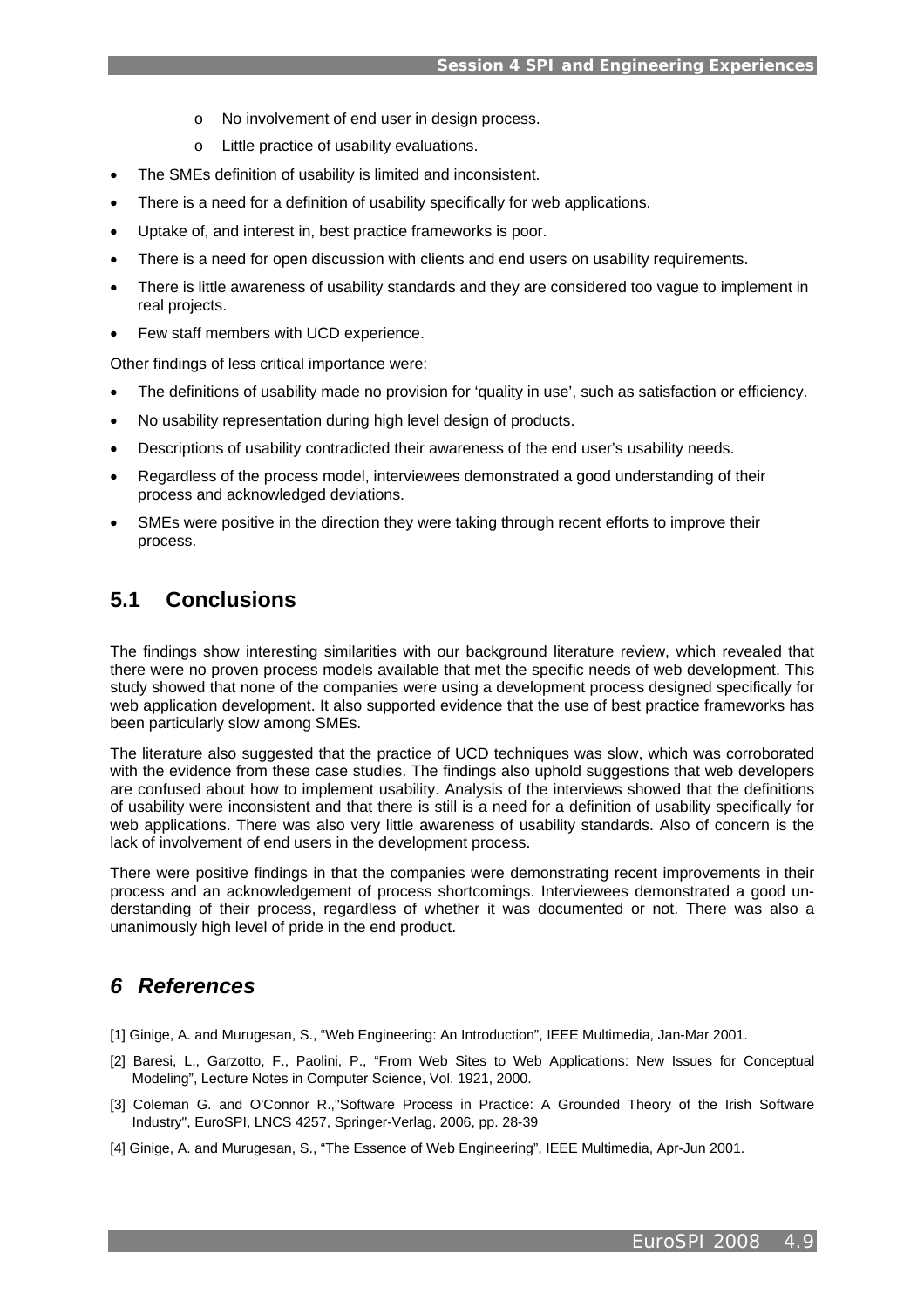- [5] Fraternali, P., "Tools and Approaches for Developing Data-Intensive Web Applications: A Survey", ACM Computer Surveys. Vol. 31, No. 3, 1999.
- [6] Pressman, R., "What a Tangled Web We Weave", IEEE Software, Jan-Feb 2000.
- [7] Avison, D. and Fitzgerald, G., "Where now for Development Methodologies", Communications of the ACM, Vol. 46, No. 1, 2003.
- [8] Gellersen, H. and Gaedke, M., "Object-Oriented Web Application Development", IEEE Internet Computing, Jan-Feb 1999.
- [9] Frokjar, E., Hertzum, M., Hornbak, K., "Measuring Usability: Are Effectiveness, Efficiency, and Satisfaction Really Correlated?", Proceedings of the SIGCHI conference on Human factors in computing systems, ACM Press, Apr 2000.
- [10] Juristo, N., Windl, H., Constantine, L., "Introducing Usability", IEEE Software, Jan-Feb 2001.
- [11] Mayhew, D., "The Usability Engineering Lifecycle", Morgan Kaufmann, 1999.
- [12] Seffah, A. and Metzker, E., "The Obstacles and Myths of Usability and Software Engineering", Communications of the ACM, Vol. 47, No.12, 2004.
- [13] Folmer, E., van Gurp, J., Bosch, J., "A Framework for Capturing the Relationship between Usability and Software Architecture", Software Process Improvement and Practice, Vol. 8, Issue 2, 2003.
- [14] Anderson, J., Fleek, F., Garrity, K., Drake, F., "Integrating Usability Techniques into Software Development", IEEE Software, Jan-Feb 2001.
- [15] Mao, J., Vredenburg, K., Smith, P., Carey, T., "The State of User-Centered Design Practice", Communications of the ACM, Vol. 48, No. 3, 2005.
- [16] Radle, K. and Young, S., "Partnering Usability with Development: How Three Organizations Succeeded", IEEE Software, Jan-Feb 2001.
- [17] Wixon, D., "Evaluation Usability Methods: Why the Current Literature Fails the Practitioner", Interactions, Jul-Aug 2003.
- [18] Constantine, L. and Lockwood, L., "Usage-Centered Engineering for Web Applications", IEEE Software, Mar-Apr 2002.
- [19] Cloyd, M., "Designing User-Centered Web Applications in Web Time", IEEE Software, Jan-Feb 2001.
- [20] Lazar, J, "User-Centred Web Development", Jones and Bartlett Computer Science, 2000.
- [21] Lowe, D. and Eklund, J., "Client Needs and the Design Process in Web Projects", Journal of Mobile Multimedia, Vol. 1, No. 1, 2005.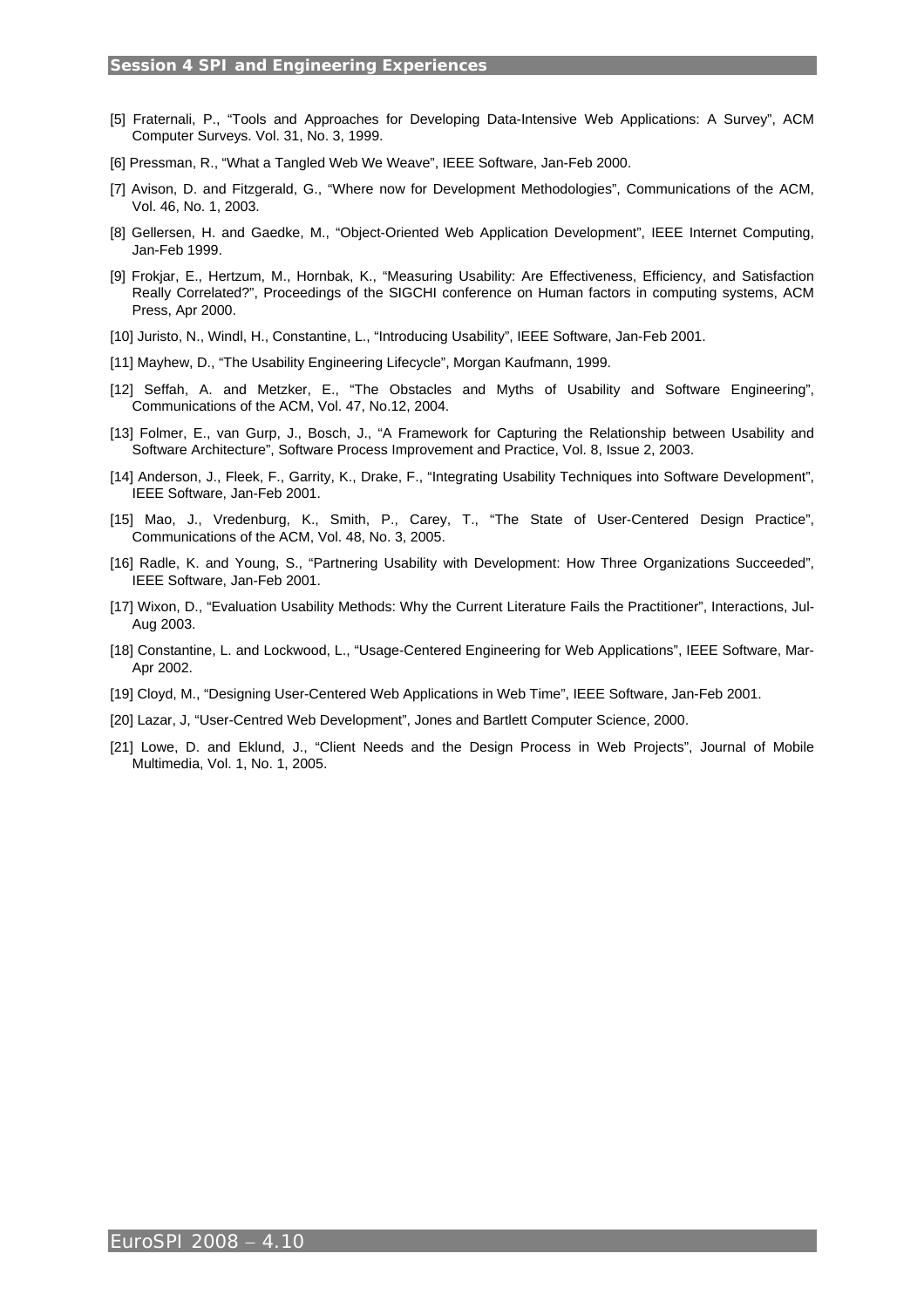#### *7 Author CVs*

#### **Rory V O'Connor**

Dr. Rory V O'Connor is a senior lecturer in the School of Computing at Dublin City University and a researcher with Lero (The Irish Software Engineering Research Centre). He received a PhD. in Computer Science from City University (London) and an M.Sc. in Computer Applications from Dublin City University. He has previously held research positions at both the National Centre for Software Engineering and the Centre for Teaching Computing, and has also worked as a software engineer and consultant for several Irish and European technology organisations. His research interests are centred on the processes whereby software intensive systems are designed, implemented and managed, in particular, methods, techniques and tools for supporting the work of software project managers and software developers in relation to software process improvement, software project planning and management of software development projects. He can be contacted by email at: roconnor@computing.dcu.ie

#### **Bairbre Baxter**

Ms Bairbre Baxter is a software developer with a particular interest in usability engineering and the development of web based systems. She has worked for several Irish technology organisations in a systems analyst, software development and support roles. Amongst her qualifications, she holds a Graduate Diploma in Information Technology and an M.Sc. in Information Technology, both from Dublin City University.